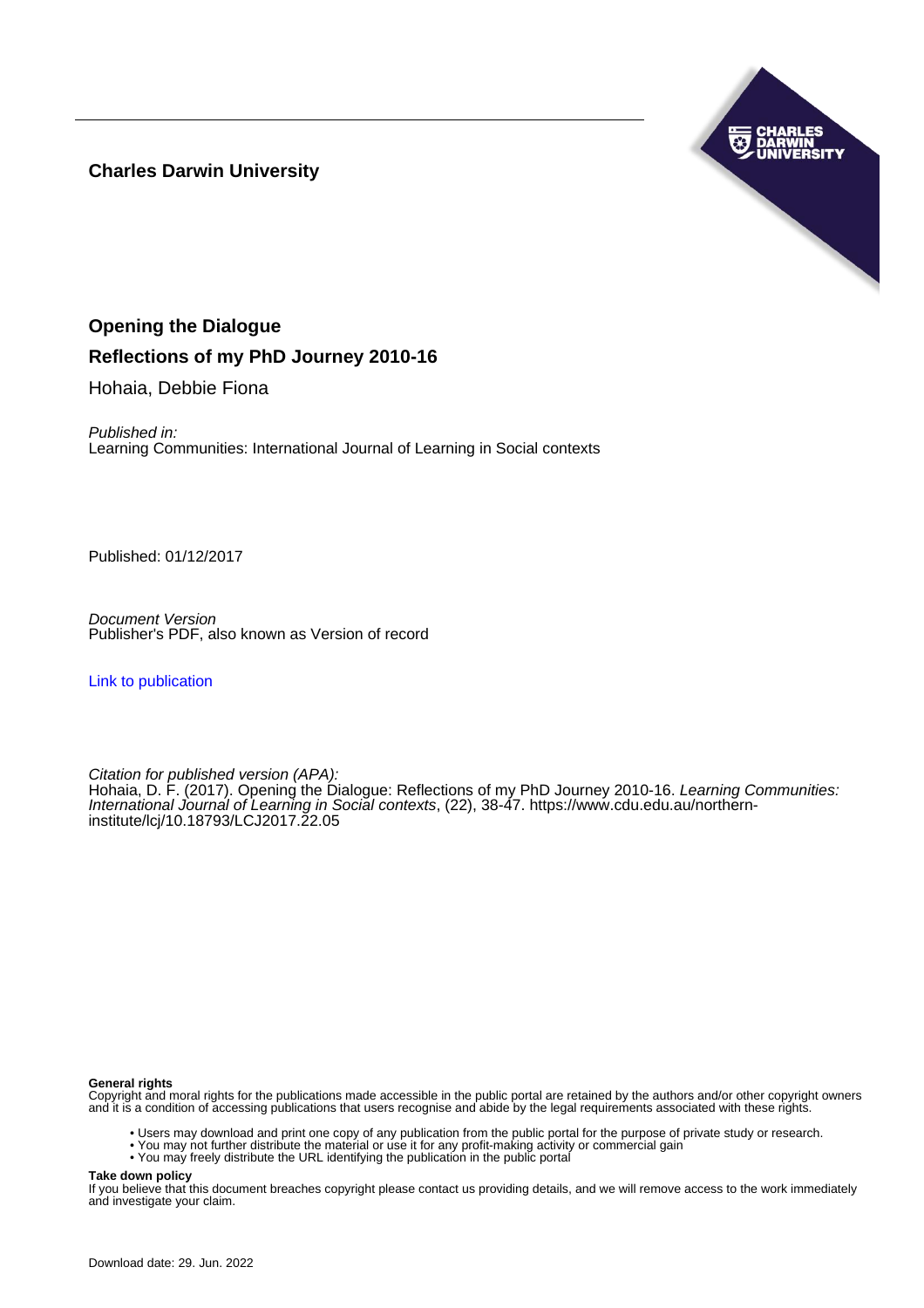# **Opening the Dialogue: Reflections of my PhD Journey 2010-16**

**Debbie Hohaia**

*School of Indigenous Knowledges and Public Policy, Charles Darwin University*

*debbie.hohaia@cdu.edu.au*

**Keywords:** military, Indigenous, research, methodology, institution, dialogue

### **Abstract**

*It is not an uncommon part of the human experience for casual conversations, serendipitous meetings and chance encounters to launch us in a new direction or to begin an extraordinary journey.* (Bashir, 2010, p. xv)

The central aim of this paper is to highlight some of the challenges and opportunities I experienced in the field while conducting doctoral research. It focuses on some of the social and ethical issues associated with conducting research in two different Western military organisations and a remote Indigenous community in East Arnhem Land, northern Australia. Through the process of personal exploration and reflection, I seek to understand 'how and to what extent these challenges' (Barker, 2008, p. 09.1) shaped or impeded the research process and the ability to open dialogue regarding Indigenous Knowledges in military curricula. Using a decolonising lens, this paper analyses my journey in light of the methodology Institutional Ethnography, and the difficulties involved when selecting an appropriate research paradigm to suit multiple settings. It focuses on the interpersonal relationships between the researcher and participants; the strengths and limitations of insider/outsider perspectives (Barker, 2008; Innes, 2009); and the inherent roles and responsibilities of the researcher as a military employee and Indigenous woman from New Zealand.

### **Introduction**

When I first began my PhD journey, I had little idea what the methodology might be. What I did know was that I intended to finish my doctoral research in a way that opened the dialogue between Indigenous and non-Indigenous Australians, and in ways that rejected the discourse of deficit. To bring Indigenous voices to the fore, however, working in two very different military establishments and a Yolnu community in East Arnhem Land, Australia, was never going to be an easy task. Hierarchical and bureaucratic processes combined with crosscultural research protocols made the journey particularly problematic. What it meant for me as the researcher was that I needed to choose an approach to the research that was not only acceptable in terms of the diverse groups of people that I was hoping to interview but robust enough to satisfy the ethical requirements of the Australian and New Zealand Defence Forces, as well as the university. I also wanted to challenge the 'norms' of Western research within a military context in ways that had never been considered before. Opening the dialogue to Indigenous epistemologies, ontologies and experience, became an important part of the research process. As stated by Aboriginal academic and health worker, Juanita Sherwood (2006) 'I wanted to undertake research in a manner that was safe and relevant' (p. 211). While Dorothy Smith's methodology of Institutional Ethnography seemed well suited to the task, the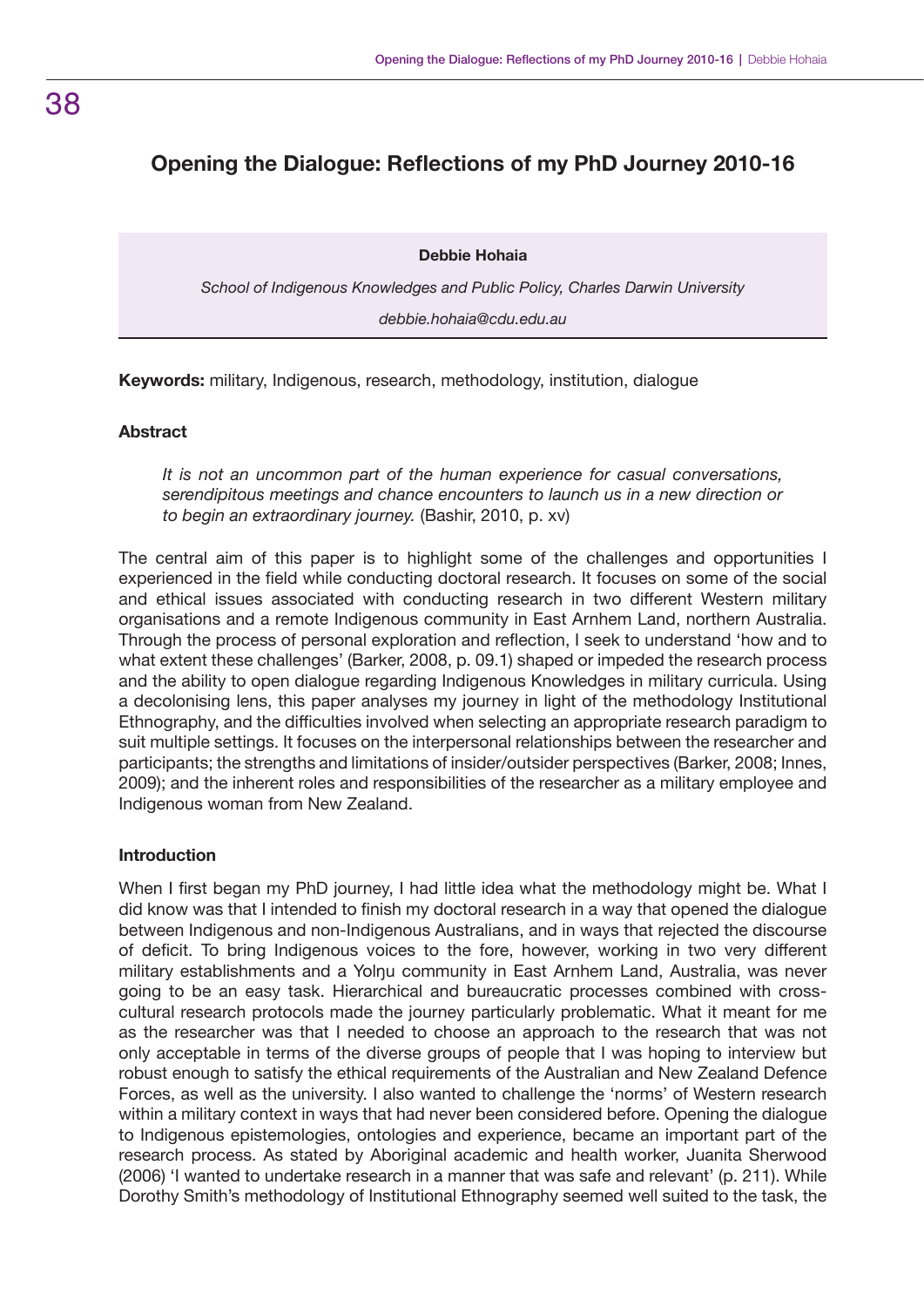process and journey did not occur without many challenges. Institutional Ethnography allowed participants' experiences to speak as valid data, which was easily aligned with a decolonising framework. Such an approach allowed some of my own Indigenous epistemologies to guide me throughout the research process.

### *Coming to the research table*

I grew up in Aotearoa (New Zealand) in the 1960s when many Māori families were moving to the city for employment. Known as the 'rural urban drift', New Zealand society was experiencing significant societal change at the time. Much of this change was due to an increased awareness of Indigenous people's rights, both locally and internationally, and the ensuing debate surrounding the differing interpretations of *Te Tiriti o Waitangi, 1840.* In education specifically, Māori students were being mainstreamed into the state schooling system where it was expected that they would 'integrate and assimilate' into the non-Māori world (Simon & Smith et al., 2001). I was privileged in that I had been taught by many of my aunties, uncles and elders in the traditional way and in ways that respected people-place relationships and Māori customs. However, as a Māori child with strong cultural connections to Ngati Maru and Ngati Ruanui people through my paternal lineage, I very quickly learned that to survive in an urban school in the 1960s, I needed to blend in with my non-Māori peers. The need to conform to Pakeha (non-Māori) values has had a profound effect on my life. Like Indigenous academic Billie Allan (2006) describes,

*What I found, was that the Anishnaabe traditions and knowledge that I had been*  raised with were not really welcome in the classroom. At best, my stories or *suggestions were met with polite smiles or blank stares and a quick change of subject. At worse, they were met with intolerance and racism, veiled to varying degrees.* (p. 258)

Being a Māori student in an urban classroom in the 1960s was like being invisible. This was of course unless I pretended to be like the Pakeha students and disguise that fact that I was Māori. Allan (2006) and Hales (2006) describe this sense of exclusion as 'epistemological racism,' which unfortunately has changed little in recent years. Despite the introduction of multi-cultural policies and diversity initiatives, there are few institutions that draw effectively from the diversities and strengths of First Nations peoples including their languages. While the choice to be educated in the city was made by my parents, the assimilationist-type education (Metge, 2008) that I received has severely impacted on my sense of belonging to the Māori world. Choosing to work in mainstream institutions and immigrating to Australia for employment in recent years has further separated me from people and place (Barker, 2008) now for almost 40 years. Although cultural identity is still extremely important to me, I consider myself to be an 'outsider' to my own community but an 'insider' in terms of my research. My doctoral research provided me with the opportunity to explore some of these issues and return briefly to my country of birth. Through critical reflection, this paper is an attempt to explore some of the benefits and implications for insider/outsider research (Innes, 2009) while working within a multi-cultural international military context.

### **Choosing a Methodology**

One of the most difficult aspects of social research is choosing an appropriate methodology. Shawn Wilson (2008, p. 39) explains that 'the methodology is part of the paradigm that guides the research' process. Methodology is perhaps best described as the science of finding things out, or the theory of how knowledge is gained. To find things out, it was imperative that I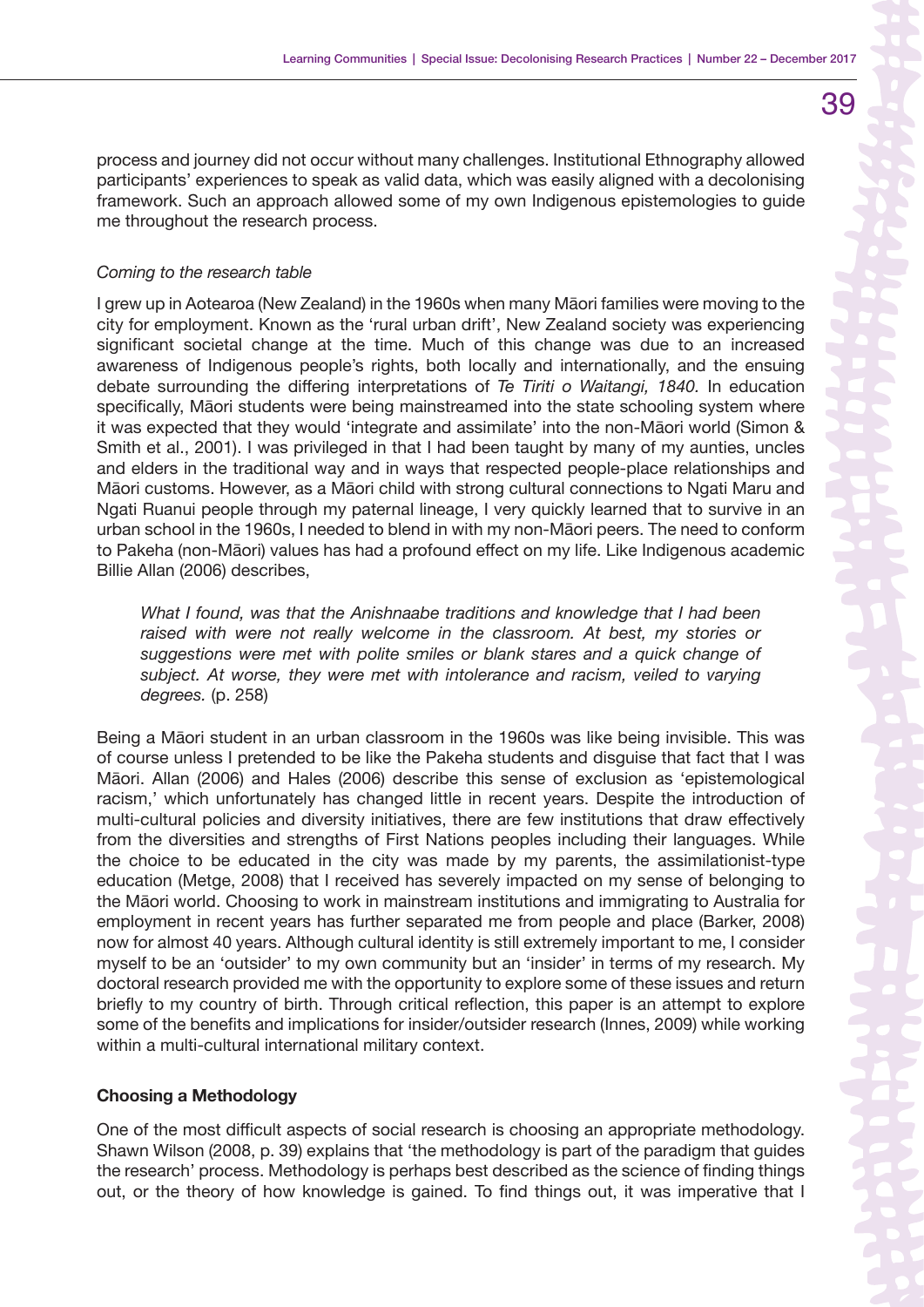## considered the three different contexts in which participants were located. Because I wanted to explore the potential benefits of Indigenous Knowledges in military curricula, it made sense that I explore the New Zealand Defence Force (NZDF) first because the NZDF were well known for the success of their bicultural programs (Scoppio, 2007) and were willing to share their knowledge and experience. In many respects, the NZDF essentially 'opened the dialogue' in terms of my research. It was during this early stage that I began to understand more about research paradigms (Smith, 1999; Weber-Pillwax, 2001; Wegner, 2008; Wilson, 2008), Indigenous standpoint theories, and how to apply for the three ethics approvals required to conduct the research. While most researchers generally only have one ethics approval to contend with, the international contexts in which this research was conducted meant a total of three was required.

Towards the end of the first year, I was ready to begin the interview process. With more questions than answers, I met a chance encounter (Bashir, 2010), a work colleague of mine, who was an ex-NZDF member. Happy to assist, this colleague provided a crucial point of contact in the NZDF. Without this vital support, particularly at the initial stages, the outcomes of the research may have been far less successful. Armed with what I thought were relevant questions, I set off on a two-week study tour to New Zealand in 2013 meeting people and being immersed in the NZDF culture. As everyone knows, hindsight is always a good thing. However, as all novice researchers inevitably find out, no matter how prepared you are, even when you think you have covered everything in your data gathering instruments and theoretical understandings, nothing can quite prepare you for the reality of the research experience. Social research practitioner Earl Babbie (2007, p. 4), believes, this is because 'Reality is a tricky business'. When research involves Indigenous people, the differing concepts of reality are even more complex. For instance, it is well documented that there is a deep distrust amongst Māori communities (and Indigenous peoples more broadly) of Western research and Western research practices (Smith, 1999, p. 173). This situation has come about not only because of the unethical and disrespectful conduct of non-Indigenous researchers but because the whole 'philosophy of research and the different sets of beliefs which underlie the research process are interpreted and approached differently' from Indigenous perspectives (Smith, 1999; Wilson, 2008). Indigenous people have therefore come to realise that 'beyond control over the topic chosen for study, the research methodology needs to incorporate their cosmology, worldview, epistemology and ethical beliefs' (Wilson, 2008, p. 15). Even though my research methodology was approved by the governing institutions, the participants themselves were unable to contribute to the development of the methodology in any way, shape or form (see Hales, 2006, p. 248). As a result, some of the questions that I thought were pertinent, while sitting in my ivory tower (Barker, 2008) thousands of miles away from the participants themselves, seemed far less relevant when conducting interviews face-to-face.

As the journey progressed, it became clear that I needed to adapt the questions and approach to best suit the context. Of course, this had to be achieved without compromising my ethical responsibilities as a researcher, and/or the rights of participants. The ability to adapt the methodology to best suit the circumstance became fundamental to the success of the project (Hohaia, 2015). I also learned very quickly how important it was to have supportive contacts. Notwithstanding the usual dilemmas experienced by novice researchers, for example, changes to travel arrangements, interview timings, and 'no shows' to name just a few, momentum gathered and by the start of the second year, things started to fall into place. By way of another chance encounter, I met a whanaunga (cousin) of mine who was also conducting doctoral research in the Galiwinku Community, Arnhem Land. Indigenous networking and casual conversations (Bashir, 2010) soon resulted in meetings being arranged with Yolnu research participants for the final stages of the data gathering process. The research had taken on a 'snowball effect' (Babbie, 2007) and by the end of the third year, I was writing the

# 40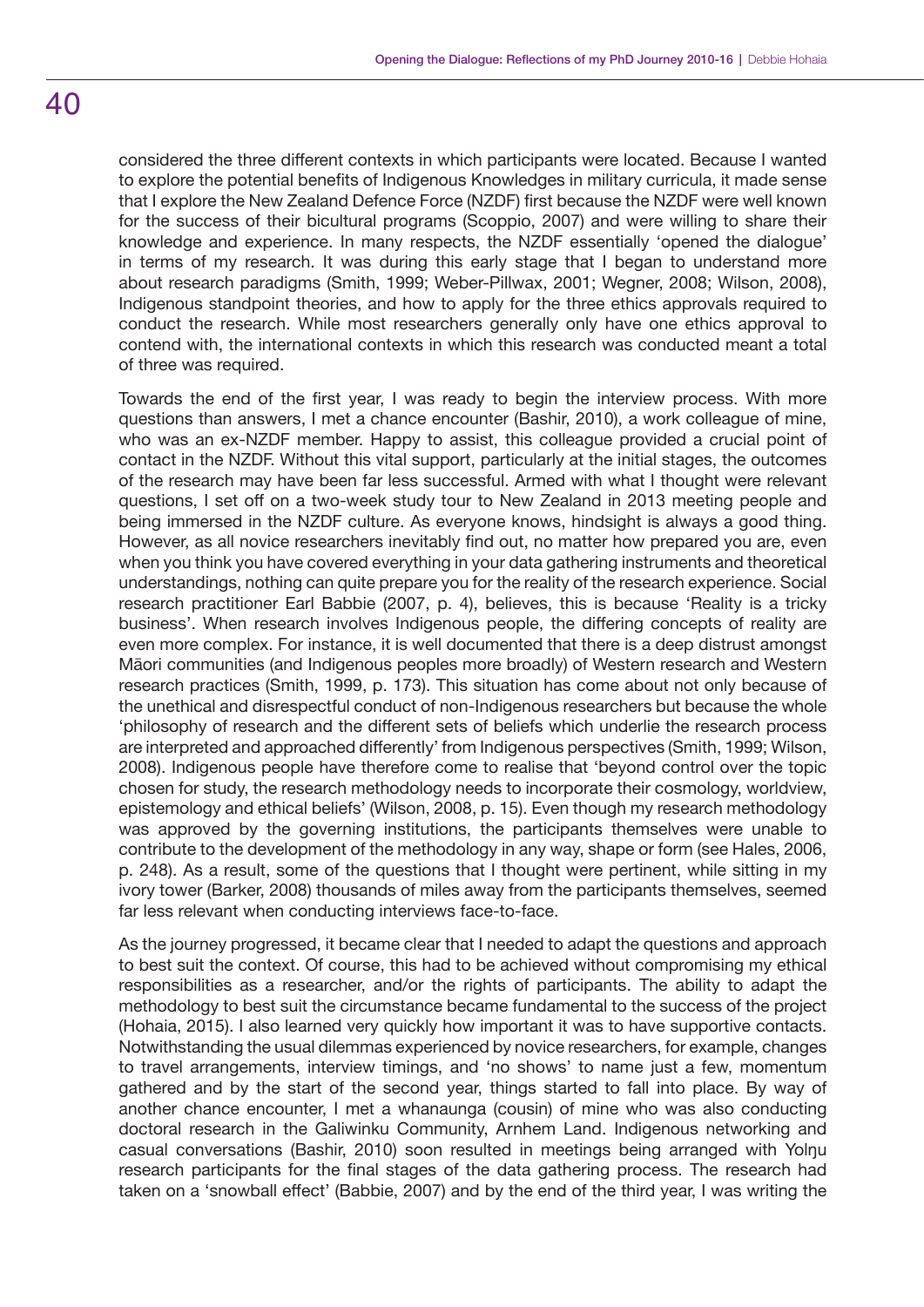first of multiple drafts. Keeping the dialogue open at every stage of the research provided the hermeneutic ability to articulate what it was I was trying to achieve and the ability to keep the 'final destination' in sight (Wilson, 2008, p. 39). Debriefing regularly with supervisors and contacts provided important opportunities for feedback.

#### **Institutional Ethnography Within a Decolonising Framework**

Despite ethical protocols and procedures being introduced into universities and research institutions in recent years, research continues to intrude into Indigenous people's lives (Smith, 1999; Wilson, 2008). Russell Bishop (2005, p. 200) illustrates this point clearly when he states:

*Despite the Treaty of Waitangi, the colonization of Aotearoa/New Zealand and the subsequent neo-colonial dominance of majority interests in social and educational*  research have continued. The result has been the development of a tradition of *research into Māori people's lives that addresses concerns and interests of the predominantly non-Māori researchers' own cultural worldview(s).* 

To select a methodology that would least intrude into peoples' lives, I chose Institutional Ethnography, within a decolonising framework. Dorothy Smith (2008) terms Institutional Ethnography as a sociology for people that begins within, and works from, peoples' embodied experience. By exploring the daily realities of participants' experience, Smith (2006) and other sociologists believe they can discover how institutional practices work that transcend the local, to coordinate with the activities of others. In other words, Institutional Ethnography explores how people participate in institutional contexts to see how these experiences relate to the bigger picture. Applying a decolonising framework meant that I could consciously seek opportunities to explore participants' learning experience, both historically and contemporarily, and in relation to the wider socio-political agenda, through the analysis of experience (both Indigenous and non-Indigenous) and text. However, while a decolonising framework was always at the forefront of my mind, this did not make it easy to navigate the 'trans-cultural' perspective of the research. I needed to reflect upon and highlight the fact that I was considered an 'insider' working and viewing one institution from both within and outside of it, while viewing the second institution from an outsider's perspective, albeit with significant insider knowledge. What I found from this experience is that there is a dire need for more Indigenous academic research to be conducted from both within and outside of institutions. Such research needs to challenge the discourse of deficit, and the tendency to see diversity and difference as something that needs to be managed. One way I achieved this during the context of my work was during the data gathering stage.

As the first stage of the research was concerned with exploring the experience of learning Māori Knowledge in the NZDF, it was appropriate to address the principles of Kaupapa Māori (Māori research theory), which was incorporated into the research process wherever practicable. Graham Smith (1990) states that Kaupapa Māori research:

- *Is related to 'being Māori'*
- *Is connected to Māori philosophy and principles*
- *Takes for granted the validity and legitimacy of Māori language and culture*
- *Is concerned with 'the struggle for autonomy over Māori cultural well-being'*

Interviews, particularly with kaumatua(s), elders in the NZDF, were usually conducted after a traditional formal 'powhiri' (welcome ceremony). While this was not always possible, the preferred method of interview for all personnel was Kānohi Kitea (face-to-face). Interviews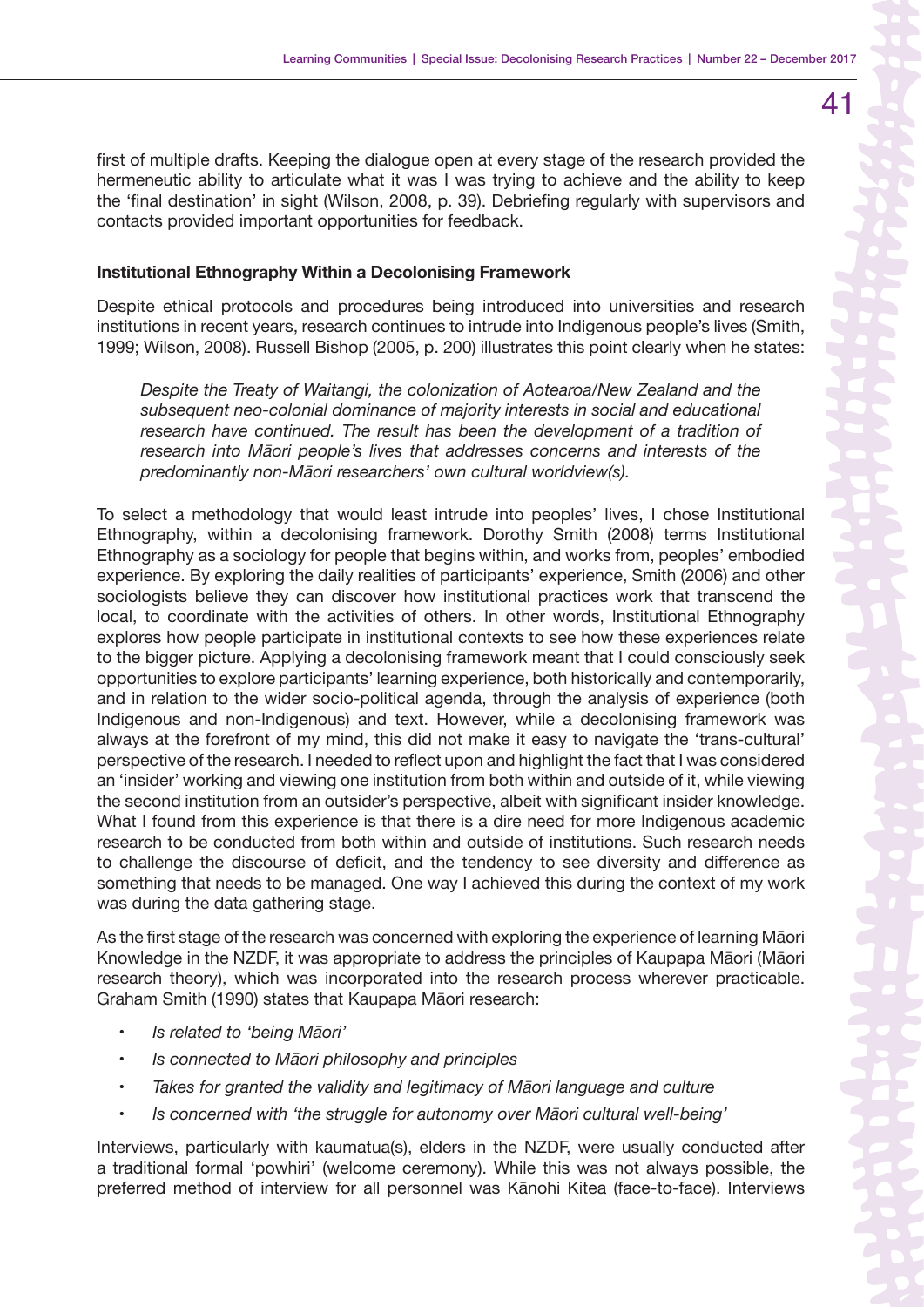and the formal/informal sharing of stories and information were often followed by a short prayer and refreshments. Meeting people in person again allowed for the use of the snowball sampling technique, whereby the researcher was referred to other members of the target population group (Babbie, 2007). Being welcomed onto the NZDF marae (Māori meeting place) in the traditional way was a very moving experience. Lorina Barker (2008), a descendant of the Muruwari people of New South Wales describes a similar experience after returning home from a prolonged absence to conduct oral history research in her home community. Barker (2008) claims she felt a 'confused sense of belonging to place' and 'being disconnected to people' (p. 0.92). She wonders what strategies people employ to deal with these mixedemotions and why, and if indeed, people want to rediscover and reconnect to people and place. Linda Tuhiwai Smith (1999) explains that the need to reconnect is an important part of the decolonising process.

Gaining trust and developing strategies to deal respectfully with participants, including disclosures of negative learning experiences, were critical during the data gathering stage. It was here that I was able to draw from my own experience and the experience of being educated in different societies. In her article 'Nurturing the gifts of understanding different realities' Keiko Kuji-Shikatani (2013) explains that 'Years of living in different situations sensitized me to be respectful and first seek to understand the local protocol-the way people like to relate to each other' (p. 231). This included where participants considered contributing to the research by speaking in their own Indigenous languages. Other decolonising strategies that I was able to employ are perhaps best explained by Smith's (1999, pp. 142–162) *Twenty-five Indigenous Projects*, which included validating the principles of 'reclaiming, reformulating and reconstituting' Indigenous cultures and languages through the use of storytelling, connecting, and remembering. Although I worked hard to develop relationships of trust, I often felt that my inability to converse fluently in my own language and Yolŋu Matha, sometimes affected the quality of conversations, despite the privilege of having access to interpreters. I often felt restricted and disrespectful from constantly rushing about from place-to-place. Limited timings and financial constraints as well as the institutional requirement to present the findings in the English language added further complexity to the mix. I needed to write and analyse participants' stories from a largely Western viewpoint, rather than from within the worldview of some of the participants. This was a colonising limitation that I constantly grappled with, despite language barriers being partially alleviated by the requirement for all New Zealand and Australian military personnel to be competent in the English language. As Jennifer Hales (2006) points out, presenting different cultural understandings and narratives from a 'Western standpoint' is problematic because it can increase the distance of the 'Self-Other hyphen'. Ensuring that data from Galiwinku Community was presented as close to possible from participants standpoint became even more important as most of these participants spoke English as their second, third or subsequent language. Meticulous editing and constant 'checking in' with the multilingual points of contact was essential to presenting the analysis in a way that acknowledged and respected participants' stories and in ways that reduced the colonial impact. Despite these shortcomings, and the stark realisation that applying a decolonising framework requires a much deeper level of understanding than I could apply in my thesis (Hales, 2006), I was constantly inspired by participants' generosity and willingness to engage. Thus, I remained committed to applying a decolonising framework, wherever I saw the opportunity, and worked hard to pose and present the research questions and answers from a critical and Indigenous standpoint (see Hales, 2006; Smith, 1999; Wilson, 2008).

# 42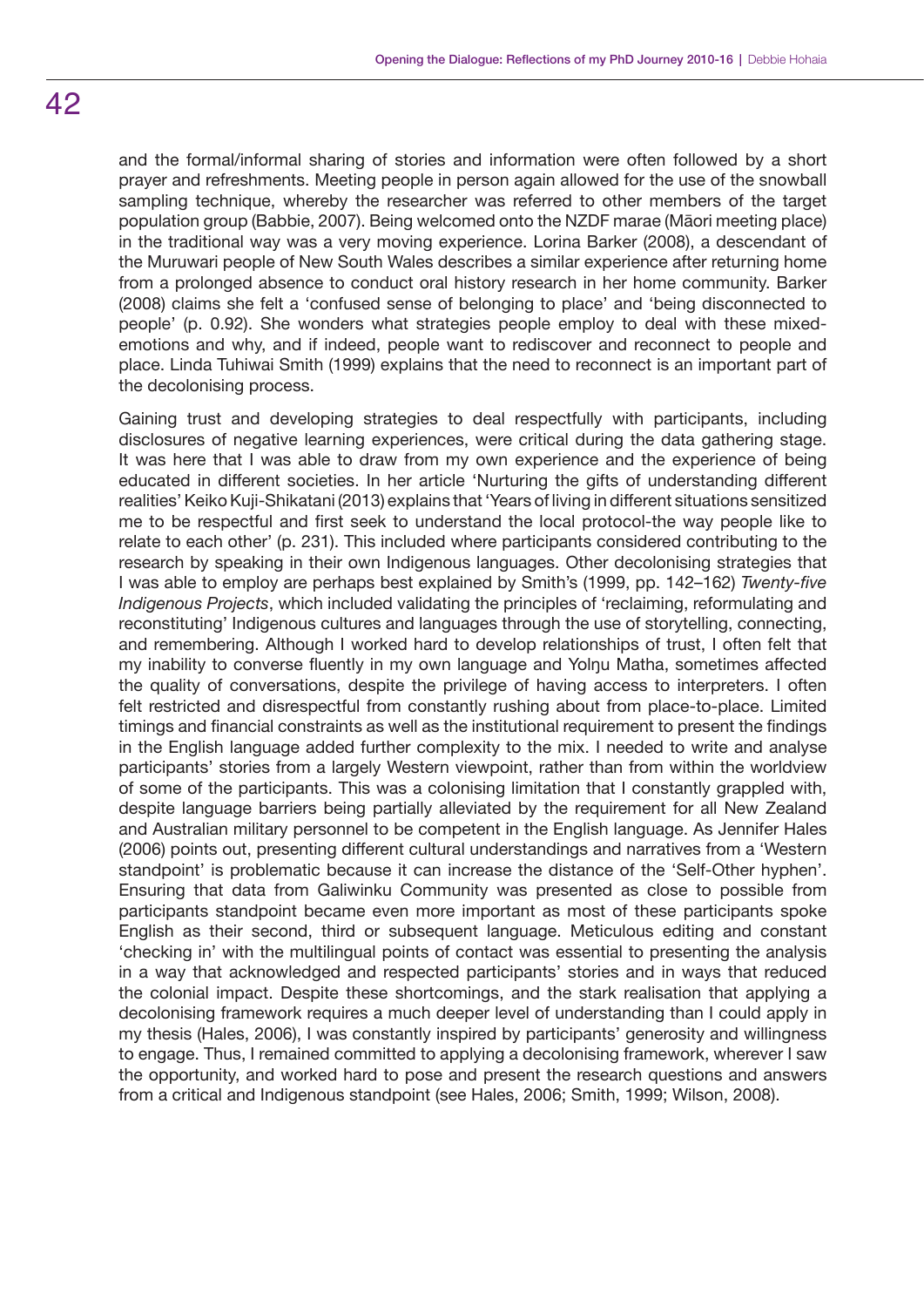### **Interpersonal Relationships and Insider/Outsider Perspectives**

The importance of interpersonal relationships and insider/outsider perspectives in academic research should not be underestimated (Innes, 2009). The ability to move simultaneously from and insider to outsider (Kikumura, 1998, p. 142) provided a distinct advantage (Barker, 2008, p. 09.6), which allowed me to work both intuitively and reflexively. For example, having an insight into the journey to include Māori Knowledge in New Zealand institutions, and the NZDF provided an important background of which I had some historical understanding. Being absent from place for over a decade, however, meant that I was being invited into the institution as an 'outsider' and could observe things that, had I been an 'insider', I might have missed (Innes, 2009). The research was conducted on three various levels: one as an Australian military member conducting individual study (insider perspective); two, having an insight into education and the military in New Zealand (insider/outsider perspective); and three, as an outsider to Galiwinku Community. I needed to remain cognisant of the researcher's responsibilities and the worldviews of each group (Innes, 2009), and regularly reflect and critique my own ontological position to keep the research in context (Wegner, 2007; Wilson, 2008). While I considered myself to be both an insider and outsider at various times, the ability to adapt quickly to new surroundings helped me find something in common with research participants to engage in a conversation' (Kuji-Shikatani, 2013, p. 231).

As a current Australian serving member, one of the advantages was that I could navigate some of the complex military processes as an insider. Like Barker (2008) who was conscious of 'family alignments and associations and privy to information and knowledge' while conducting research in her home community, I was recognised as someone who had shared part of the New Zealand bicultural journey. This made it easier for me to relate to the NZDF participants, with regards to historical, educational, military and marae protocols, although there was a perceived or assumed level of knowledge, such as te reo (language) Māori, where I had many gaps. During one interview with a kaumatua, for example, it was assumed that I was fluent in te reo. While I could understand some of what was being said, the esteemed elder soon realised that I was struggling to keep up with the conversation, and very humbly he switched to English. I will never forget the shame of not being able to converse competently in my own language, however, felt that this was one way in which I was being acknowledged as an 'insider'.

Another example of being acknowledged as an insider arose when I was interviewing another kaumatua. We had been engaged in conversation for quite some time, when at the end of the discussion I realised I had not provided the consent form. I asked the kaumatua if he would sign the form when waving the form away he said, 'why do I need to sign that, I've given my consent already by agreeing to talk to you … I trust you'. While I managed to get the signature, as required by the research protocols, I understood the reluctance on the part of the elder to sign it. The form was likely seen as an instrument of continued oppression, reducing the kaumatua's autonomy, and therefore was part of the colonial legacy. I was given the distinct impression that the decision to talk to me should be his and his alone and should not be governed by external institutions. This was not the only occasion this happened but was repeated by elders in Galiwinku Community. Ironically, ethical practices such as signing consent forms were largely introduced by Western academics trying to protect Indigenous people from the unethical practices of predominantly non-Indigenous researchers (see the irony of this situation in 'Coyote's story', Wilson, 2008, p. 17). Linda Tuhiwai Smith (1999) reiterates this point when she writes 'Insider research has to be as ethical and respectful, as reflexive and critical, as outsider research' (p. 139).I carried this responsibility throughout the research process, consequently making myself sick with worry that I would not be able to live up to the elders', nor the institutional, requirements and expectations.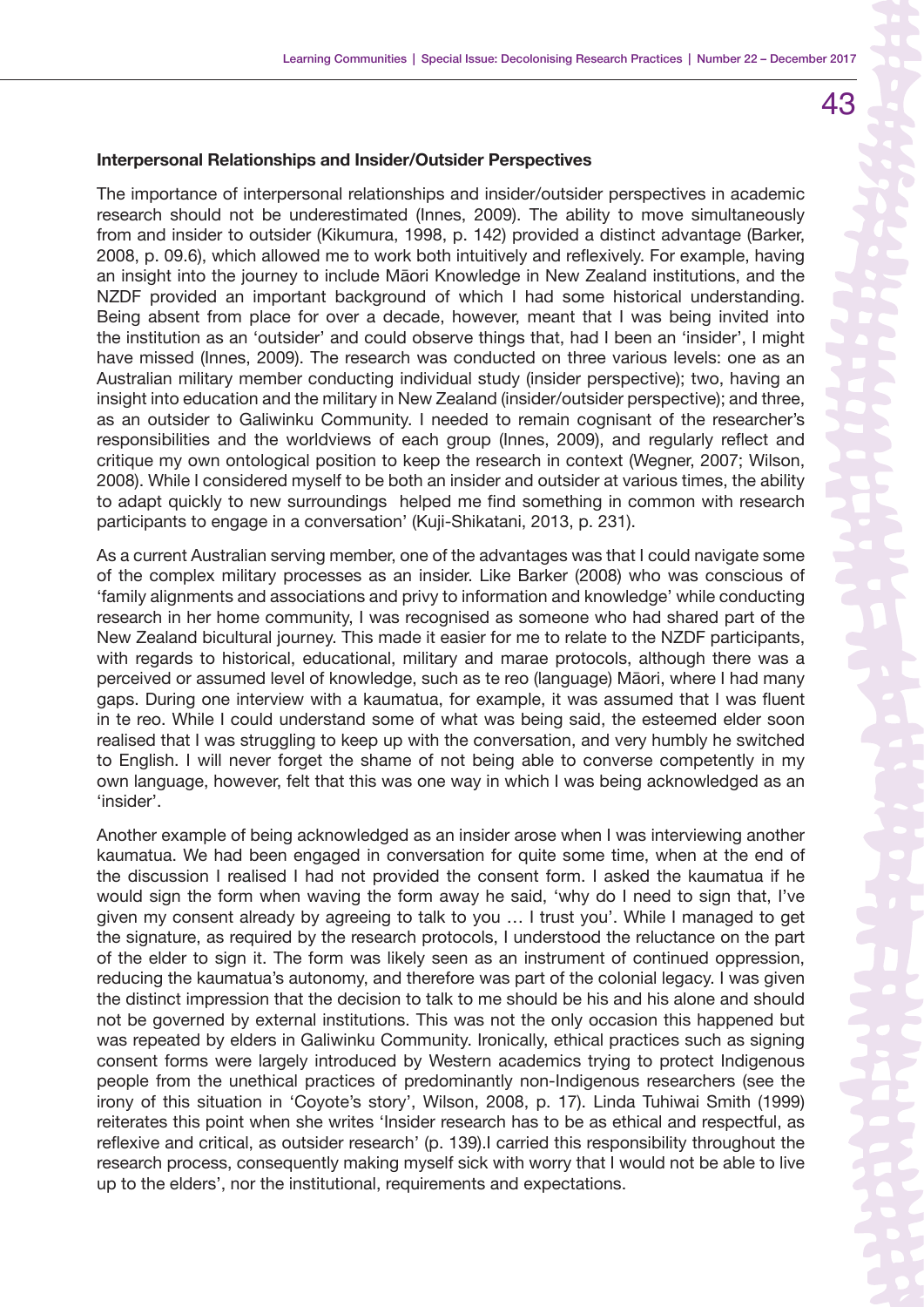44

As an outsider to Galiwinku Community, I was acutely aware of the things that made me an outsider (Barker, 2006; Smith, 1999). Not only was I a stranger to the community, but I also had no vested interest in the community in that I was not working or living there. I was simply visiting my whanaunga, who kindly introduced me to some of the elders. I also had a secondary connection to some of the community military members. Their willingness to support me as an outsider (or stranger) was how I was taught by my own elders. For example, during one session, I was invited to sit on country at a special place when the elders wanted to show me some of the significant story sites. This was a profound experience that I will never forget. It was similar to how my own elders connected me to our place-based knowledge systems and the understanding that these systems can only be taught through using all of the senses, e.g. sight, sound, place, smell, touch and the spiritual familial connection to ancestors, environment and the greater cosmos. I hope that I have provided credit to their stories in my thesis and have since been able to reciprocate their kindness by sharing meals together, when they have visited Darwin. Linda Tuhiwai Smith (1999) states of this type of relationship: 'These were signs of respect, the sorts of things I have seen members of my communities do for strangers and the practices I had been taught to observe myself' (p. 138). Arbon (2008) also refers to drawing on all spiritual relationships and one's senses within research.

### **The Role of the Researcher**

Conducting PhD research from within my own organisation came with its unique advantages and disadvantages. One of the advantages was that the driving passion to complete the project came from within and was something that I was committed to, to open the dialogue for positive change. Having a vested interest, including access to systems, processes and potential participants made the journey relatively unproblematic, although difficulties arose at certain times for several reasons. For example, as an individual conducting personal research, opposed to being funded by the organisation, I needed to use my own funds and time to travel to where participants were best located. Throughout the research, I also noticed that there were certain people, or groups of people, who became personal mentors (Barker, 2008), while others seemed to challenge the validity and relevance of what I was doing. At times, there even appeared to be unnecessary hurdles to jump over and certain individuals who acted as 'institutional gatekeepers'. While these processes and people were few and far between, they suggest resistance to change, or unfamiliarity with critique from an 'insider/outsider decolonising' perspective. I was also made painfully aware that my work could be revoked at any time if it was perceived detrimental to organisational values. I encountered unrelated but equally potential work-stopping dilemmas on at least two occasions. Thus, one of my supervisors, an ex-military officer, constantly reminded me, 'we always knew that your work would be closely monitored' (personal comms. Dr David Bennett, 2016). However, it was at times like these that I could draw on the supportive network of some of my closest colleagues and supervisors, to whom I will remain forever indebted. My inner belief that the work was important, the strengths of my ancestors, and the use of the Indigenous academic fraternity was fundamental to completing the thesis.

### **Results and Discussion**

Notwithstanding the highlighted issues of insider/outsider research and the challenges involved in conducting institutional research across two very different military organisations and a remote Indigenous community in East Arnhem Land, to be retained as an employee one of the most important lessons that I learned was that I needed to understand how my work would be interpreted by others. What I discovered was that credible research needs to explore, describe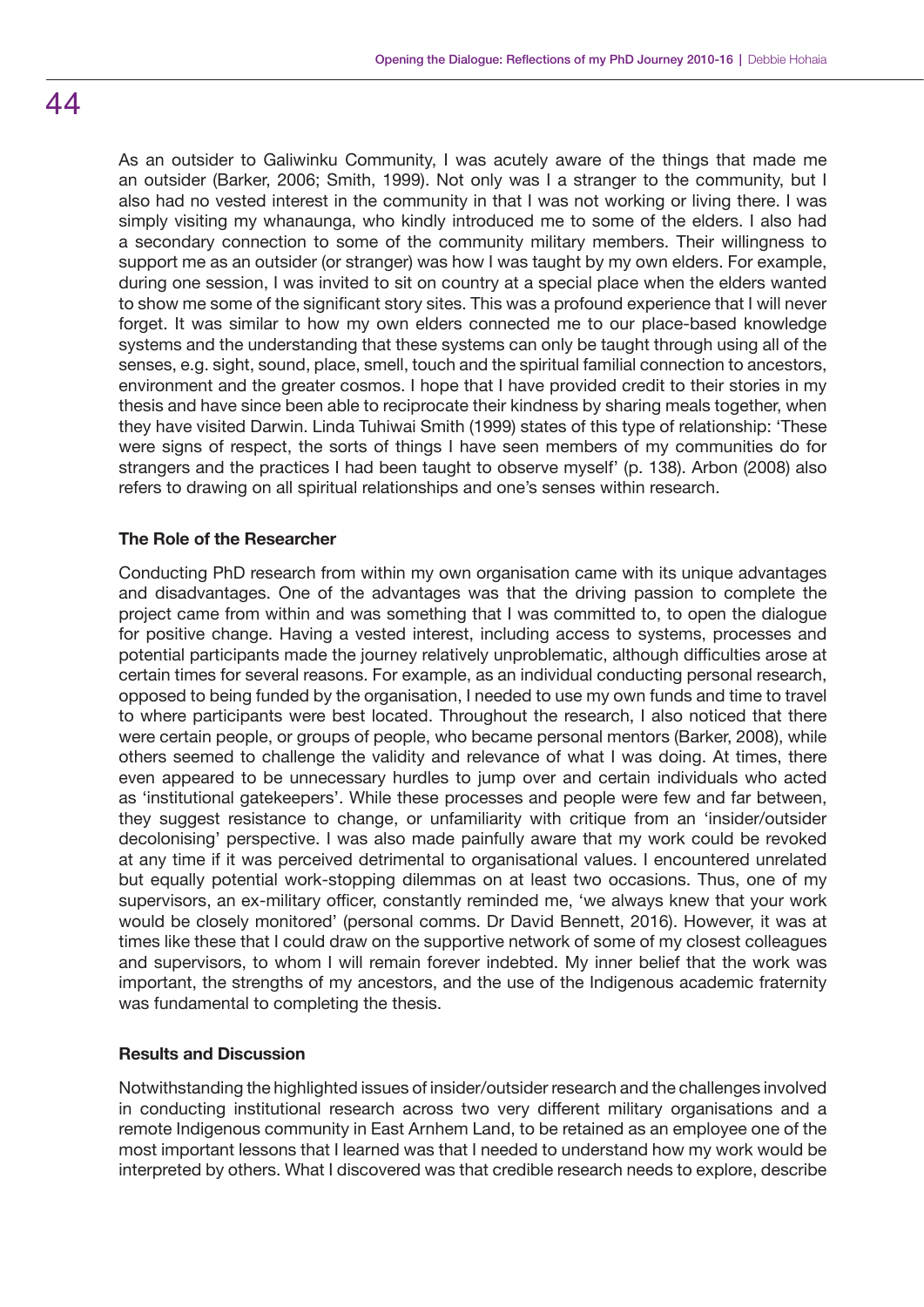or explain an area that is either new, or worthy of exploration; but more important than that, it needs to hold agency for the people and organisations concerned. Robert Innes (2009) sums up these phenomena well when he states:

> *My research experience mirrors the experience of other insider researchers. Like Gilbert, I found that my lived experience did not exactly match that of many of the research participants. But like other insiders I was able to navigate a research relationship that enhanced my insider status in a way that allowed the research participants to accept me as an insider despite those factors that made me an outsider. The notion that researchers should distance themselves from their research participants does have some merit, as the researchers should be careful not to undermine their research aims. Yet at the same time my "closeness" to the research participants aided my gaining both their trust in me and their interest in the project.* (pp. 456-7).

Like Innes (2009), who expressed that the 'closeness' to some of his participants had enabled him to gain their trust, my own insider/outsider perspectives allowed me to interact intuitively and respectfully when working with participants. My research is only one example of how to work from an institutional decolonising framework within and external to two multi-cultural military organisations and is not meant to be 'definitive'. Instead, it is meant to provide a pathway for the many possibilities that can occur when research moves outside of Western norms, and in ways that seek to validate the issues that really matter to Indigenous and non-Indigenous people. If 'we,' as the next generation of researchers, are committed to making a difference, then we must seek out the sites where continued oppression and the silencing of Indigenous voices and languages reign. In doing so, we must reflect and respond to our own work, and the work of others, and ask how our work has brought credit to the Indigenous participants concerned? If, in answer to that question it has not, then chances are, we are perpetuating continued inequity.

# **Conclusion**

The methodological, social and ethical questions and concerns that arose during the conduct of my research have strengthened me as a researcher. By sharing this paper, as Barker (2008, p. 09.8) has so aptly quoted: 'I have revealed a small part of my journey in a personal story of the challenges, interspersed with a few moments of success'. It is hoped that this will assist other researchers to reflect on some of the relationships and experiences they have encountered during the conduct of their work. On that note, it seems pertinent to close the dialogue as it began in the words of Bashir (2010): 'It is not an uncommon part of the human experience for casual conversations, serendipitous meetings and chance encounters to launch us in a new direction or to begin an extraordinary journey' (p. xv).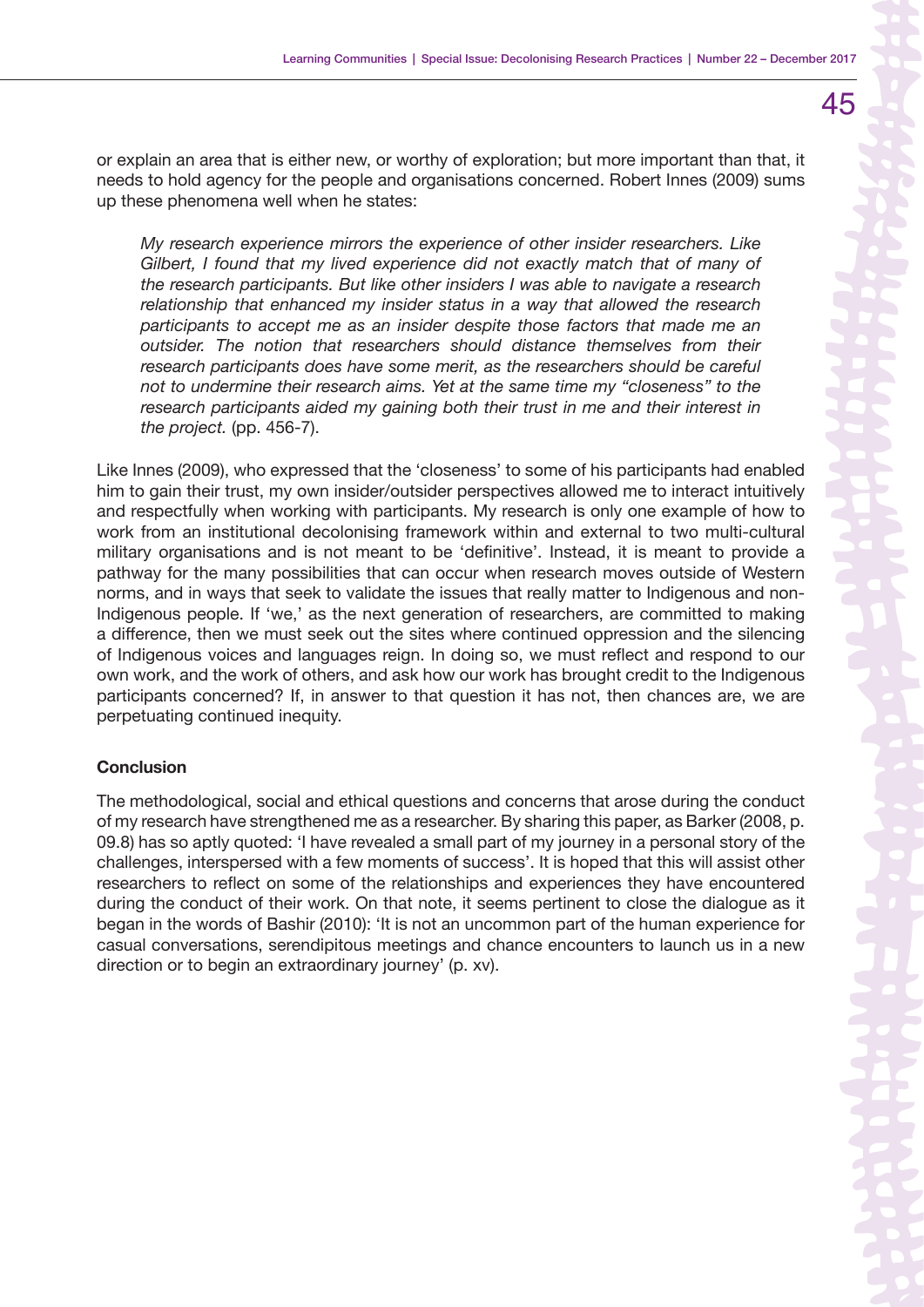### **References**

- Allan, B. (2006). 'Remembering, resisting: casting an anti-colonial gaze upon the education of diverse students in social work education' in Dei, GJS, & Kempf, A 2006, (eds.), *Anti-colonialism and education: The politics of resistance* (pp. 257–269). Rotterdam, The Netherlands: Sense Publishers.
- Arbon, V. (2008). *Arlathirnda, Ngurkurnda Ityrnda, Being, Knowing and Doing; De-Colonising Indigenous Tertiary Education.* Teneriffe, QLD: Post Pressed.
- Babbie, E. (2007). *The practice of social research.* California, USA: Thomsom Wadsworth.
- Barker, L. (2008). 'Hangin' out' and 'yarnin': Reflecting on the experience of collecting oral histories. *History Australia, 5*(1), 9.1–9.10.
- Bashir, M. (2010). Foreward. In A. Sarzin & L. Sarzin (Eds.), *Hand in hand: Jewish and Indigenous people working together.* Sydney: NSW Board of Deputies.
- Bishop, R. (2005). Freeing ourselves from neo-colonial domination in research: A Kaupapa Māori approach to creating knowledge. In N. K. Denzin and Y. S. Lincoln (Eds.), *The SAGE Handbook of Qualitative Research* (3rd Edn.) (pp. 109–138). Thousand Oaks, CA: Sage.
- Hale, J. (2006). An anticolonial critique of research methodology. In G. J. S. Dei & A. Kempf (Eds.), *Anticolonialism and education: The politics of resistance* (pp. 243–256). Rotterdam, The Netherlands: Sense Publishers.
- Hohaia, D. (2015). In search of a decolonised military: Māori cultural learning experiences in the New Zealand Defence Force. *Kōtuitui: New Zealand Journal of Social Sciences Online,* 11(1), 47-58.
- Innes, R.A. (2009). Wait a second. Who are you anyways? The insider/outsider debate and American Indian studies. *American Indian Quarterly, 33*(4), 440–461.
- Kikumura, A. (1998). Family life histories: a collaborative venture. In R. Perks & A. Thompson (Eds.), *The oral history reader* (pp. 140–144.). London: Routledge.
- Kuji-Shikatani, K. (2013). Nurturing the gift of understanding different realities. In D. M. Mertens, F. Cram, & B. Chilisa, *Indigenous pathways into social research: voices of a new generation* (pp. 219–237). Walnut Creek, CA: Left Coast Press.
- Metge, J. (2008). Māori education 1958–1990: A personal memoir. *New Zealand Journal of Educational Studies, 43*(2), 13–28.
- Scoppio, G. (2007). *Diversity in military organizations: Indigenous peoples in the New Zealand Defence Force and the Canadian Forces*, 1–18, viewed 25 April 2011, via http://www.deomi.org/ EOEEOResources/documents/Diversity\_and\_Culture\_in\_the\_Military-Scoppio.pdf
- Sherwood, J. (2006). An anti-colonial critique of research methodology. In G. J. S. Dei & A. Kempf (Eds.), *Anti-colonialism and education: The politics of resistanc*e (pp. 203–217). Rotterdam, The Netherlands: Sense Publishers.
- Simon, J. & Smith, LT. with Cram, F. Hohepa, M. McNaughton, S. Stephenson, M. (2001). *A civilising mission: Perceptions and representations of the New Zealand Native Schools Systems.* Auckland, NZ: Auckland University Press.
- Smith, D. E. (1999). *Writing the social: Critique, theory and investigations.* Toronto, Canada: University of Toronto Press Incorporated.
- Smith, D. E. (2006). *Institutional ethnography as practice.* Toronto, Canada: Rowman & Littlefield Publishers, Inc.

# 46